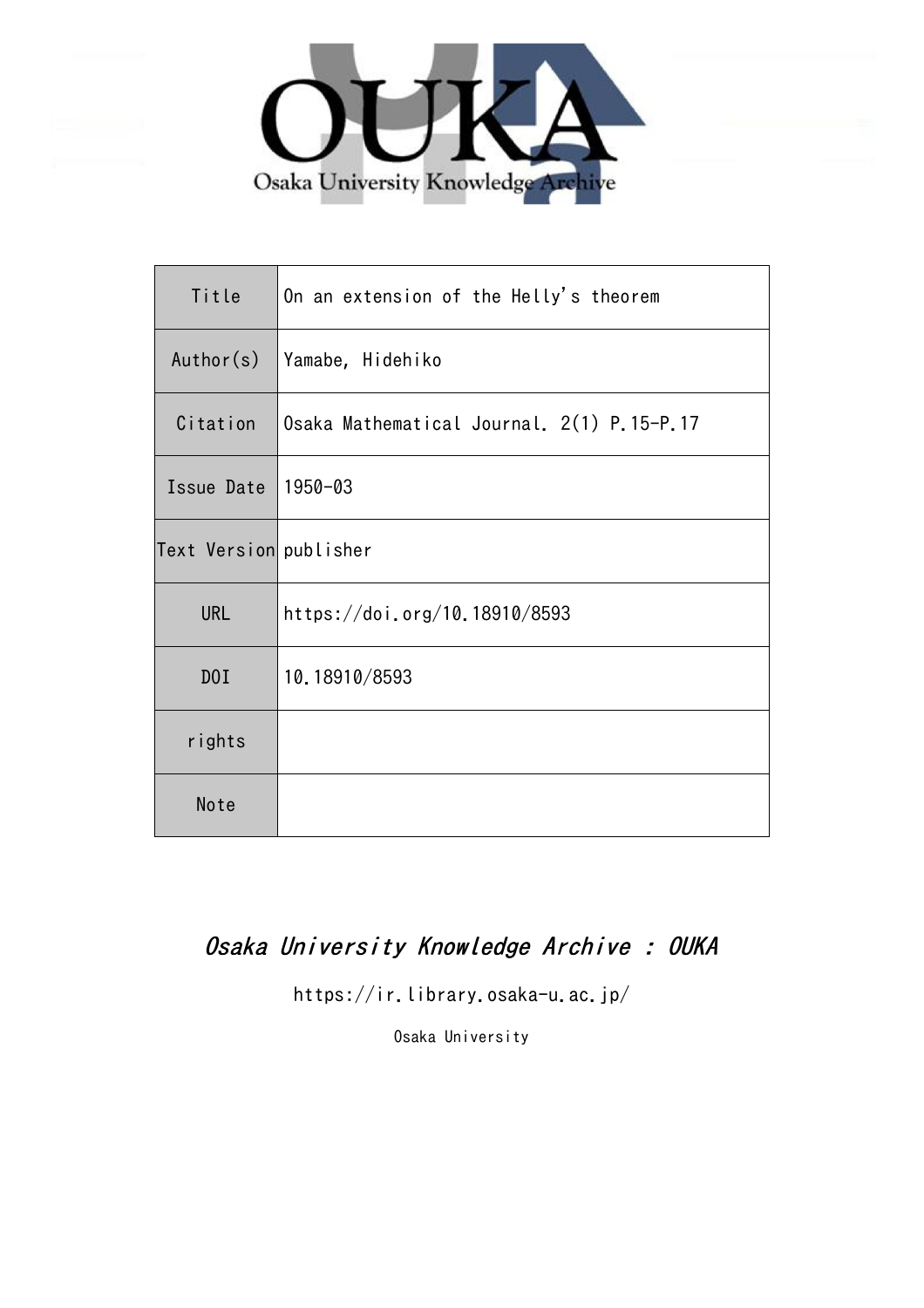## *On an Extension of the Helly's Theorem*

## By Hidehiko YAMABE

The theorem that we shall prove in this note is an extension of the Helly's theorem<sup>1</sup>), which makes it possible to improve the Weierstrass's approximation theorem. The theorem is as follows.

THEOREM. *Let M be a dense and convex set in a normed linear space E, not necessarily complete, and let*  $f_1$ ,  $f_2$ , ...,  $f_n$  be n linear *functionals over*  $E$ , Then for any element a in  $E$  there exists  $b \in M$ *in an 8-neighbourhood*<sup>2</sup> ) *of a so that*

$$
f_i(a) = f_i(b), \qquad (i = 1, 2, \ldots, n).
$$
Proof. We may assume that

$$
\sum_{i=1}^{n} \kappa_i f_i(x) \neq \text{const},\tag{1}
$$

unless every  $κ<sub>i</sub>$  is zero.<sup>3</sup>)

If for  $(n+1)$  points  $x_0, x_1, \ldots, x_n$  arbitrary taken in E, there should exist  $(n+1)$  real numbers  $\lambda_0$ ,  $\lambda_1$ , ...,  $\lambda_n$  with

$$
\sum_{j=0}^{n} \lambda_j = 0, \qquad \sum_{j=0}^{n} |\lambda_j| = 0 \qquad (2)
$$

so that

$$
\sum_{j=0}^{n} \lambda_j f_i(x_j) = 0, \qquad (i = 1, 2, \dots, n)
$$
 (3)

then

$$
\det \begin{pmatrix} f_1(x_0) & \dots & f_1(x_n) \\ \dots & \dots & \dots \\ f_n(x_0) & \dots & f_n(x_n) \\ 1 & \dots & 1 \end{pmatrix} = 0
$$

Therefore there would exist  $n$  real numbers  $\kappa_i$  not all of which are zero so that

$$
\sum_{i=1}^n \kappa_i f_i(x_j) = 0.
$$

This contradicts the hypothesis  $(1)$ . So there do not exist  $(n+1)$  real numbers  $\lambda_j$  ( $j = 0, 1, ..., n$ ) satisfying the condition (2), (3).

<sup>1)</sup> Helly. Monatshefte für Math. und Phys. Bd. 31 (1921).

<sup>2)</sup>  $\varepsilon$ -neighbourhood of *a* means the set  $\{x : ||x-a|| < \varepsilon\}$ .

<sup>.</sup> 3 ) In this note small greek letters denote real numbers.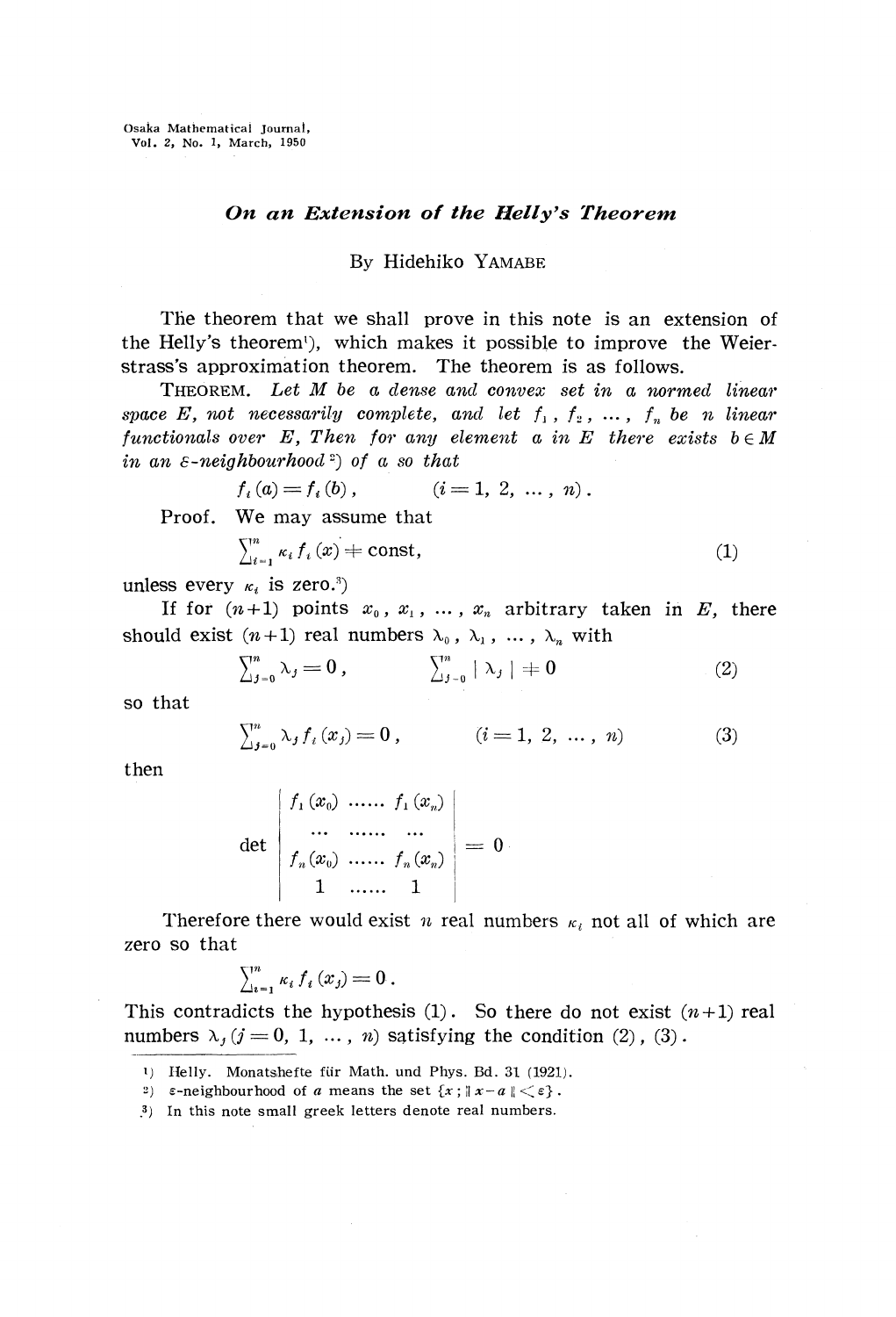Now let us consider the continuous mapping  $F(x)$  from  $E$  into the *n*-dimensional euclidean space  $R^n$  in such a way that

$$
F(x) = (f_1(x), \, \, \ldots, \, \, f_n(x)).
$$

Then we may choose  $(n+1)$  points  $a, x_1, \ldots, x_n$ , such that  $F(a)$ ,  $F(x_1)$ ,  $E(x_2)$ , ......,  $F(x_n)$  are linearly independent in  $R^n$  because of that fact above shown. Furthermore we may take  $b_j \in M$  ( $j = 1, 2$ , ......, *n*) sufficiently near to  $x_j$  so that  $F(a)$  ,  $F(b_1)$  ......,  $F(b_n)$  are also linearly independent, and

$$
\parallel b_j - a \parallel \lt \varepsilon. \tag{4}
$$

Near the point  $z = (1+n\delta) a - \delta \sum_{j=1}^{n} b_j$ , where the positive number  $\delta$  is so small that  $\|z-a\| \leq \varepsilon/2$ , we can take  $b_0$  so that

$$
\parallel b_0 - a \parallel \langle \epsilon, \tag{5}
$$

and for some  $\mu_j (1 \leq j \leq n)$  ,

$$
F(b_0) = (1 + n \delta + \sum_{j=1}^{n} \mu_j) F(a) -
$$
  
-
$$
(\sum_{j=1}^{n} (\delta + \mu_j)) F(b_j).
$$
 (6)

This means

$$
f_i(b_0) = (1 + n \delta + \sum_{j=1}^n \mu_i) f_i(a) -
$$
  

$$
-\sum_{j=1}^n (\delta + \mu_j) f_i(b^j), \qquad (i = 1, 2, \dots, n)
$$
 (7)

From (7)

$$
f_{i}(a) = \frac{1}{1+n \delta + \sum_{j=1}^{n} \mu_{k}} f_{i}(b_{0}) +
$$
  
+ 
$$
\sum_{j=1}^{n} \frac{\delta + \mu_{j}}{1+n \delta + \sum_{k=1}^{n} \mu_{k}} f_{i}(b_{0}).
$$
 (8)

Put

$$
\alpha_0 = \frac{1}{1 + n \delta + \sum_{k=1}^n \mu_k} \qquad (9)
$$
\n
$$
\alpha_j = \frac{\delta + \mu_j}{1 + n \delta + \sum_{k=1}^n \mu_k}
$$

and take  $b_{\scriptscriptstyle 0}$  so near to  $z$  that  $\mid \mu_{\scriptscriptstyle J} \mid < \delta$  , then

$$
\alpha_j \geq 0. \qquad (j = 0, 1, ..., n) \qquad (10)
$$

$$
f_i(a) = \sum_{j=0}^{n} \alpha_j f_i(b_j) = f_i(\sum_{j=0}^{n} \alpha_j b_j).
$$
 (11)

Put  $\bar{b} = \sum_{j=0}^n \alpha_j b_j$  in M. Then

$$
f_i(a) = f_i(\bar{b}), \qquad (i = 1, 2, \ldots, n)
$$